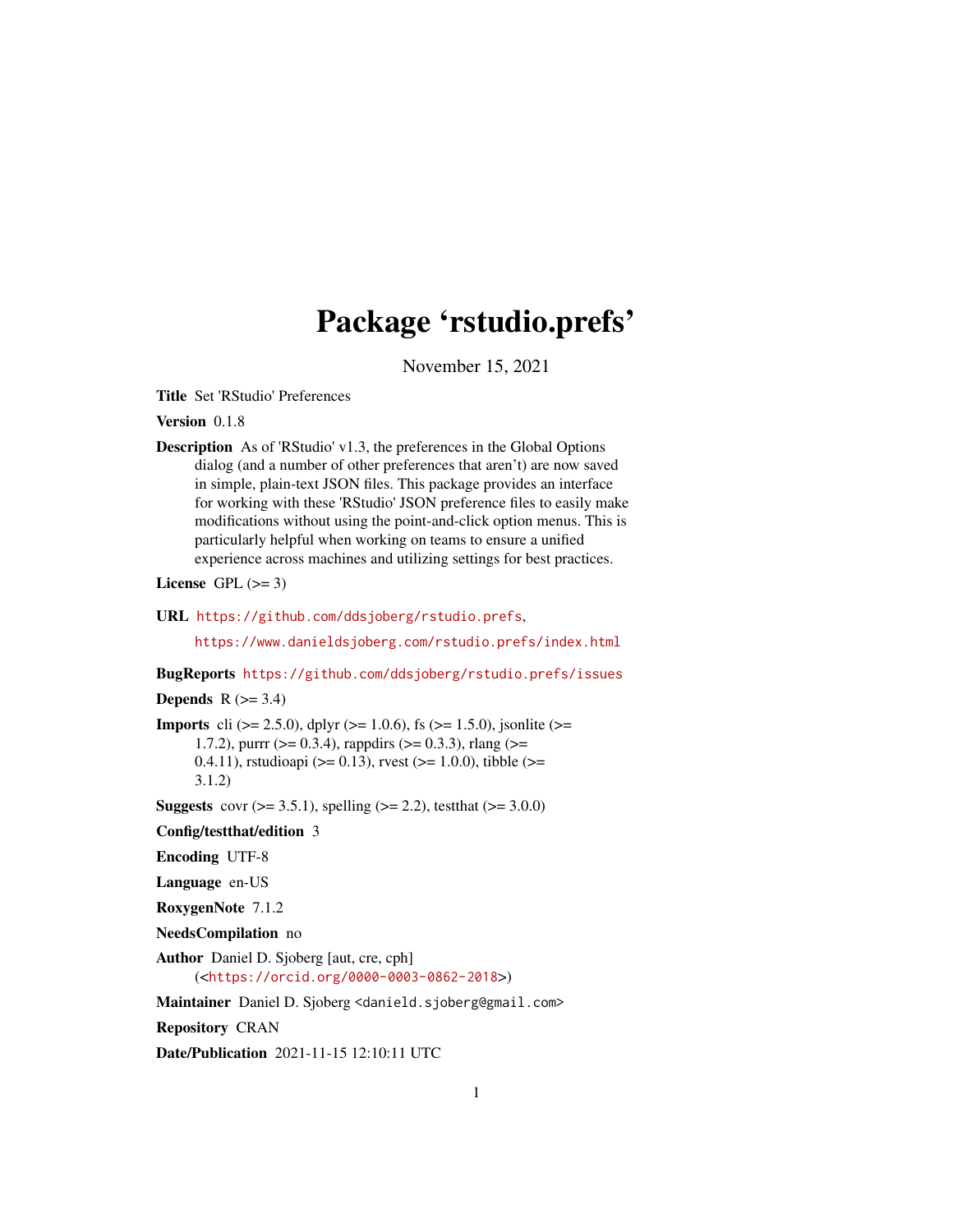## <span id="page-1-0"></span>R topics documented:

| repo_string_as_named_list $\dots \dots \dots \dots \dots \dots \dots \dots \dots \dots \dots \dots \dots \dots$ |  |
|-----------------------------------------------------------------------------------------------------------------|--|
|                                                                                                                 |  |
|                                                                                                                 |  |
|                                                                                                                 |  |

check\_min\_rstudio\_version

*Check Min RStudio Version*

#### Description

Return error if minimum version requirement not met.

#### Usage

```
check_min_rstudio_version(version)
```
#### Arguments

version string of min required version number

#### Value

path string to RStudio rstudio-prefs.json file

#### Author(s)

Daniel D. Sjoberg

```
if (interactive()) {
  check_min_rstudio_version()
}
```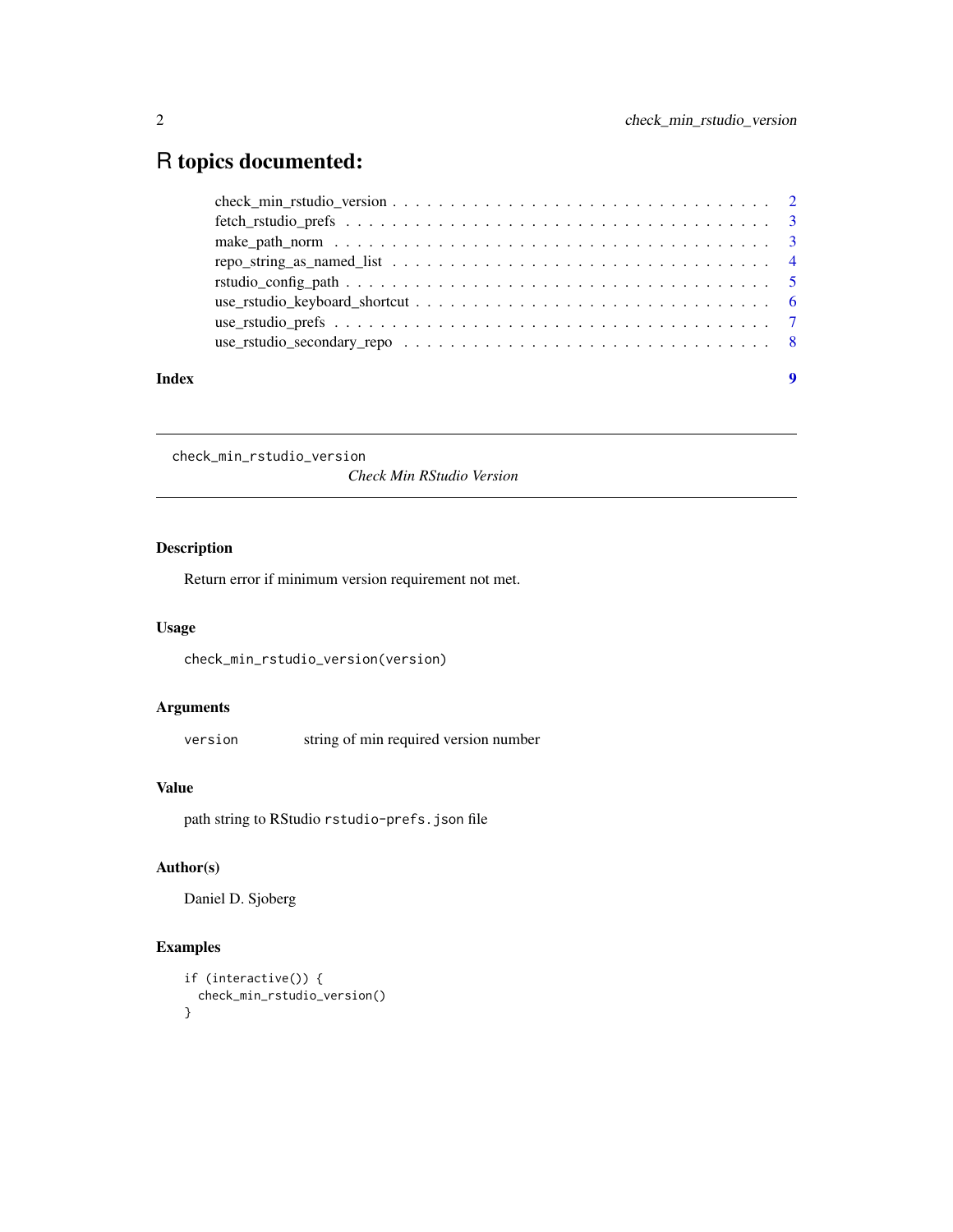#### <span id="page-2-0"></span>fetch\_rstudio\_prefs *Fetch table of RStudio Preferences*

#### Description

Preferences are fetched from [https://docs.rstudio.com/ide/server-pro/session-user-set](https://docs.rstudio.com/ide/server-pro/session-user-settings.html)tings. [html](https://docs.rstudio.com/ide/server-pro/session-user-settings.html)

#### Usage

fetch\_rstudio\_prefs()

### Value

tibble

#### Details

Only preferences of type "boolean", "string", "number", "integer", and "array" are fetched from the table. TODO: Research how type "object" are passed and include in the fetched preferences table.

#### Examples

fetch\_rstudio\_prefs()

make\_path\_norm *Normalize Path Add-in*

#### Description

Wrapper to execute  $fs:path\_norm()$  as a shortcut on highlighted text. The updated text will be converted in place to a path normalized for the environment currently in use. For instance,  $\setminus$  or  $\setminus$ will be converted to / on Windows machines. See below for process of setting shortcut.

#### Usage

make\_path\_norm()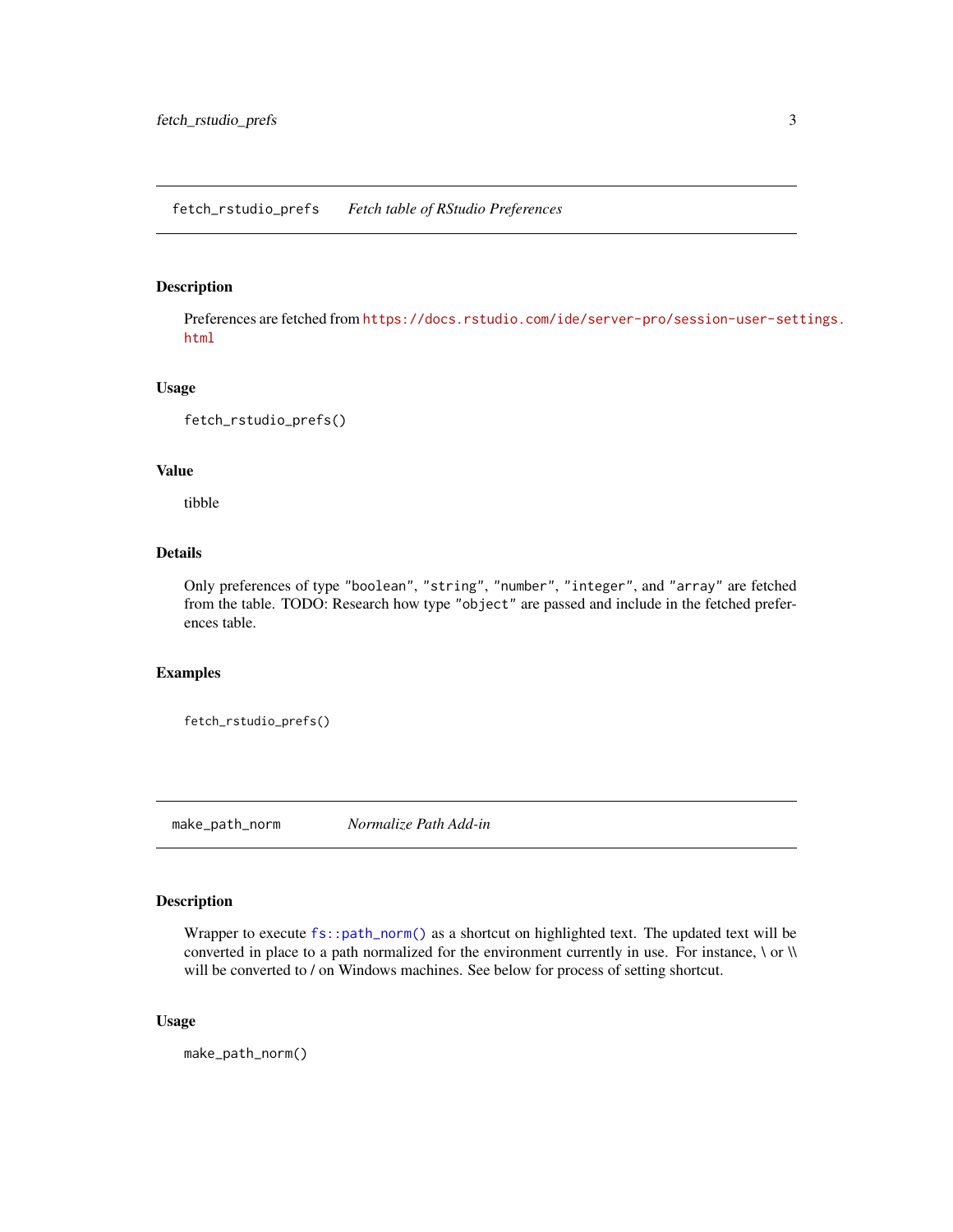#### <span id="page-3-0"></span>Details

Add keyboard shortcut for make\_path\_norm() in RStudio, use the use\_rstudio\_keyboard\_shortcut() function. Do add it manually, follow the instructions below.

- Install rstudio.prefs, and restart RStudio
- Select "Tools" -> "Modify Keyboard Shortcuts...".
- In Search box, type "Make Path Normal".
- Click in the "Shortcut" column on the "Make Path Normal" row.
- Press intended shortcut keys (suggested: Ctrl+Shift+/) to set shortcut.
- NOTE: It is possible to override a previously specified key combination with this selection.

#### Value

normalized path string

#### See Also

[fs::path\\_norm](#page-0-0)

#### Examples

```
if (interactive()) {
 # set a keyboard shortcut for path normalization
 rstudio.prefs::use_rstudio_keyboard_shortcut(
    "Ctrl+Shift+/" = "rstudio.prefs::make_path_norm"
 )
}
```
repo\_string\_as\_named\_list

*Convert secondary repo string to named list*

#### Description

The secondary repo string uses | to separate the repo names and their values, as well as two different repos, e.g. 'ropensci|https://ropensci.r-universe.dev|ddsjoberg|https://ddsjoberg.r-universe.dev'.

#### Usage

```
repo_string_as_named_list(x)
```
#### Arguments

x secondary repository string from "rstudio-prefs.json" –> "cran\_mirror" –> "secondary"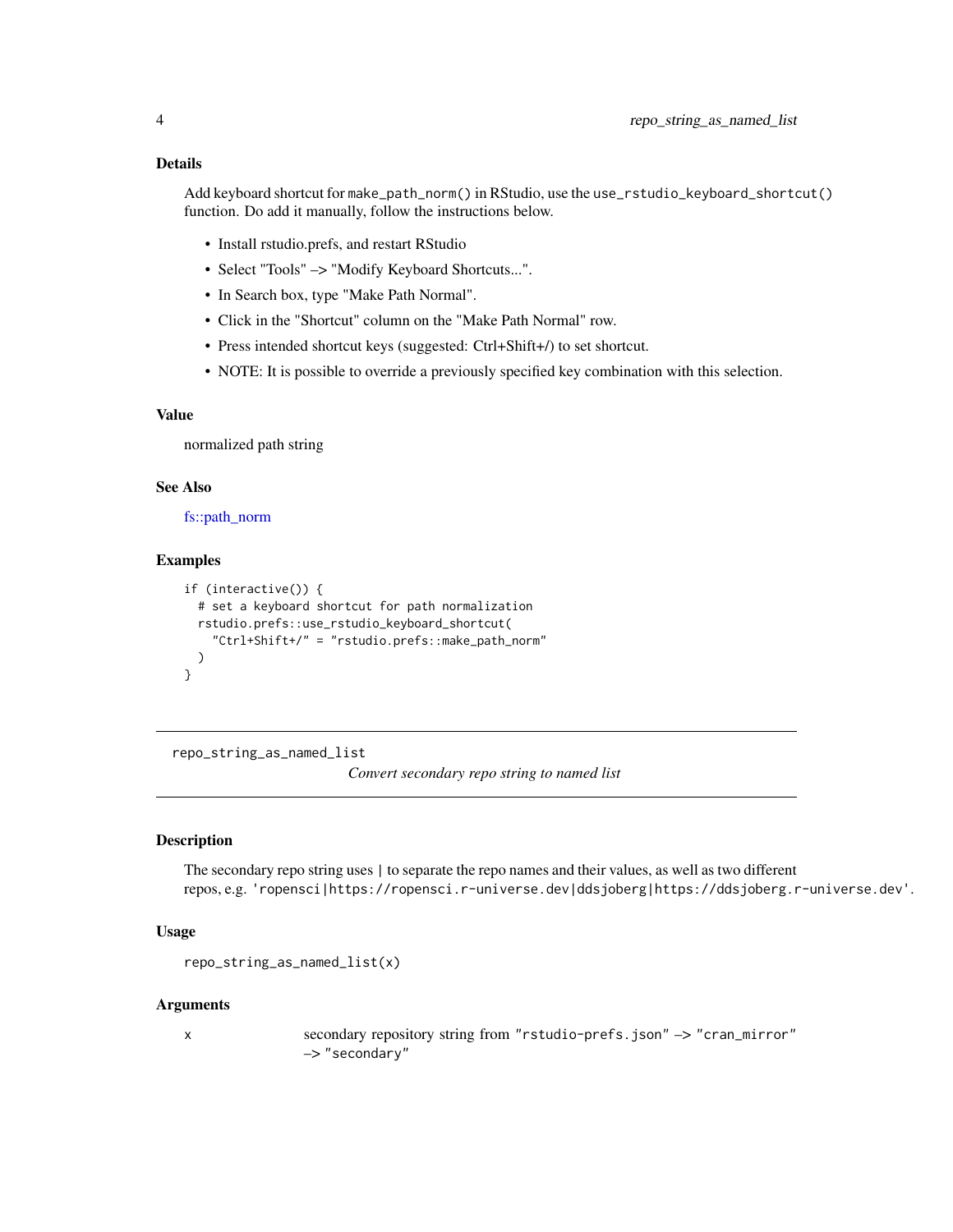<span id="page-4-0"></span>rstudio\_config\_path 5

#### Value

named list

#### Author(s)

Daniel D. Sjoberg

#### Examples

```
repo_string_as_named_list(
  'ropensci|https://ropensci.r-universe.dev|ddsjoberg|https://ddsjoberg.r-universe.dev'
\mathcal{L}
```
rstudio\_config\_path *RStudio Config Path*

#### Description

Copy of the internal function usethis:::rstudio\_config\_path()

#### Usage

```
rstudio_config_path(...)
```
#### Arguments

... strings added to the RStudio config path

#### Value

path string to RStudio rstudio-prefs.json file

#### Author(s)

Daniel D. Sjoberg

```
if (interactive()) {
 rstudio_config_path()
}
```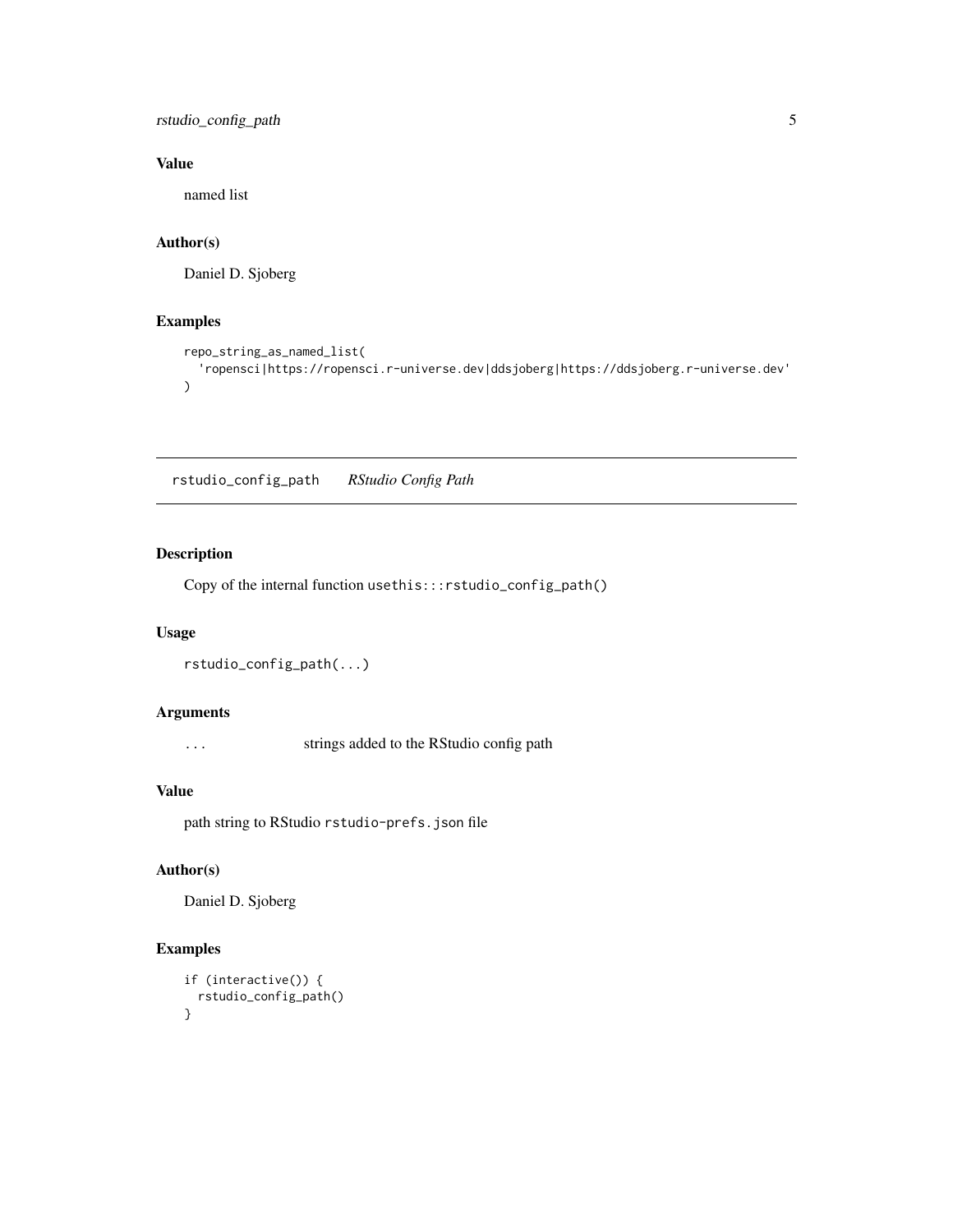<span id="page-5-0"></span>use\_rstudio\_keyboard\_shortcut

*Set RStudio Keyboard Shortcuts*

#### Description

This function updates the RStudio keyboard shortcuts saved in the addins.json file.

#### Usage

```
use_rstudio_keyboard_shortcut(..., .write_json = TRUE, .backup = TRUE)
```
#### Arguments

| $\ddotsc$   | series of RStudio keyboard shortcuts to update. The argument name is the key-<br>board shortcut, and the value is a string of the function name that will execute.<br>See examples.                       |
|-------------|-----------------------------------------------------------------------------------------------------------------------------------------------------------------------------------------------------------|
| .write_json | logical indicating whether to update and overwrite the existing JSON file of<br>options. Default is TRUE. When FALSE, the function will return a list of all<br>options, instead of writing them to file. |
| .backup     | logical indicating whether to create a back-up of preferences file before it's up-<br>dated. Default is TRUE                                                                                              |

#### Value

NULL, updates RStudio addins.json file

#### Author(s)

Daniel D. Sjoberg

```
use_rstudio_keyboard_shortcut(
  "Ctrl+Shift+/" = "rstudio.prefs::make_path_norm"
\mathcal{L}
```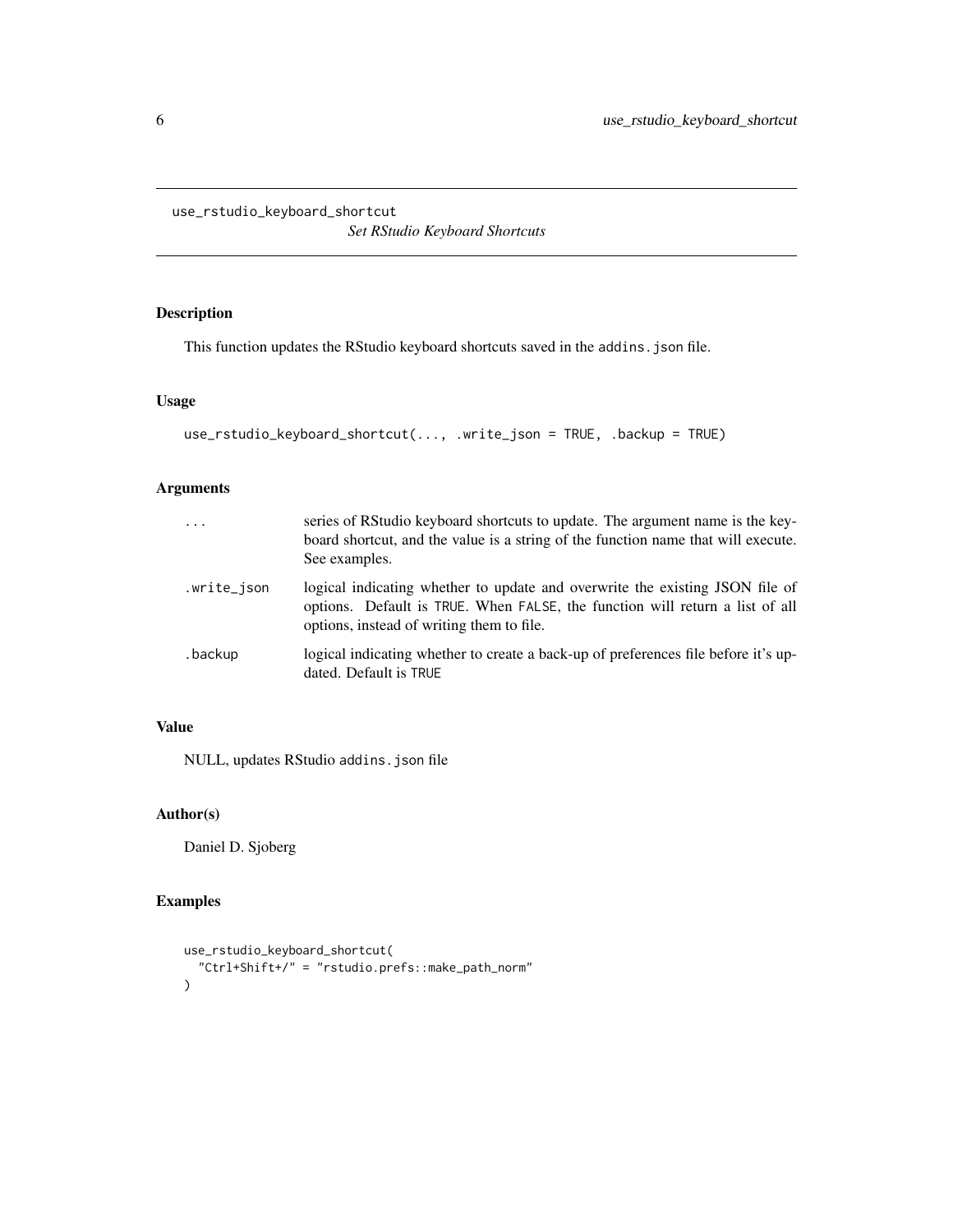#### <span id="page-6-0"></span>Description

This function updates the RStudio preferences saved in the rstudio-prefs.json file. A full listing of preferences that may be modified are listed here [https://docs.rstudio.com/ide/](https://docs.rstudio.com/ide/server-pro/session-user-settings.html) [server-pro/session-user-settings.html](https://docs.rstudio.com/ide/server-pro/session-user-settings.html)

#### Usage

```
use_rstudio_prefs(..., .write_json = TRUE, .backup = TRUE)
```
#### Arguments

| $\cdots$    | series of RStudio preferences to update, e.g. always_save_history = FALSE, rain-<br>bow parentheses $=$ TRUE                                                                                              |
|-------------|-----------------------------------------------------------------------------------------------------------------------------------------------------------------------------------------------------------|
| .write_json | logical indicating whether to update and overwrite the existing JSON file of<br>options. Default is TRUE. When FALSE, the function will return a list of all<br>options, instead of writing them to file. |
| .backup     | logical indicating whether to create a back-up of preferences file before it's up-<br>dated. Default is TRUE                                                                                              |

#### Value

NULL, updates RStudio rstudio-prefs.json file

#### Author(s)

Daniel D. Sjoberg

```
# pass preferences individually --------------
use_rstudio_prefs(
  always_save_history = FALSE,
  rainbow_parentheses = TRUE
)
# pass a list of preferences -----------------
pref_list <-
  list(always_save_history = FALSE,
       rainbow_parentheses = TRUE)
use_rstudio_prefs(!!!pref_list)
```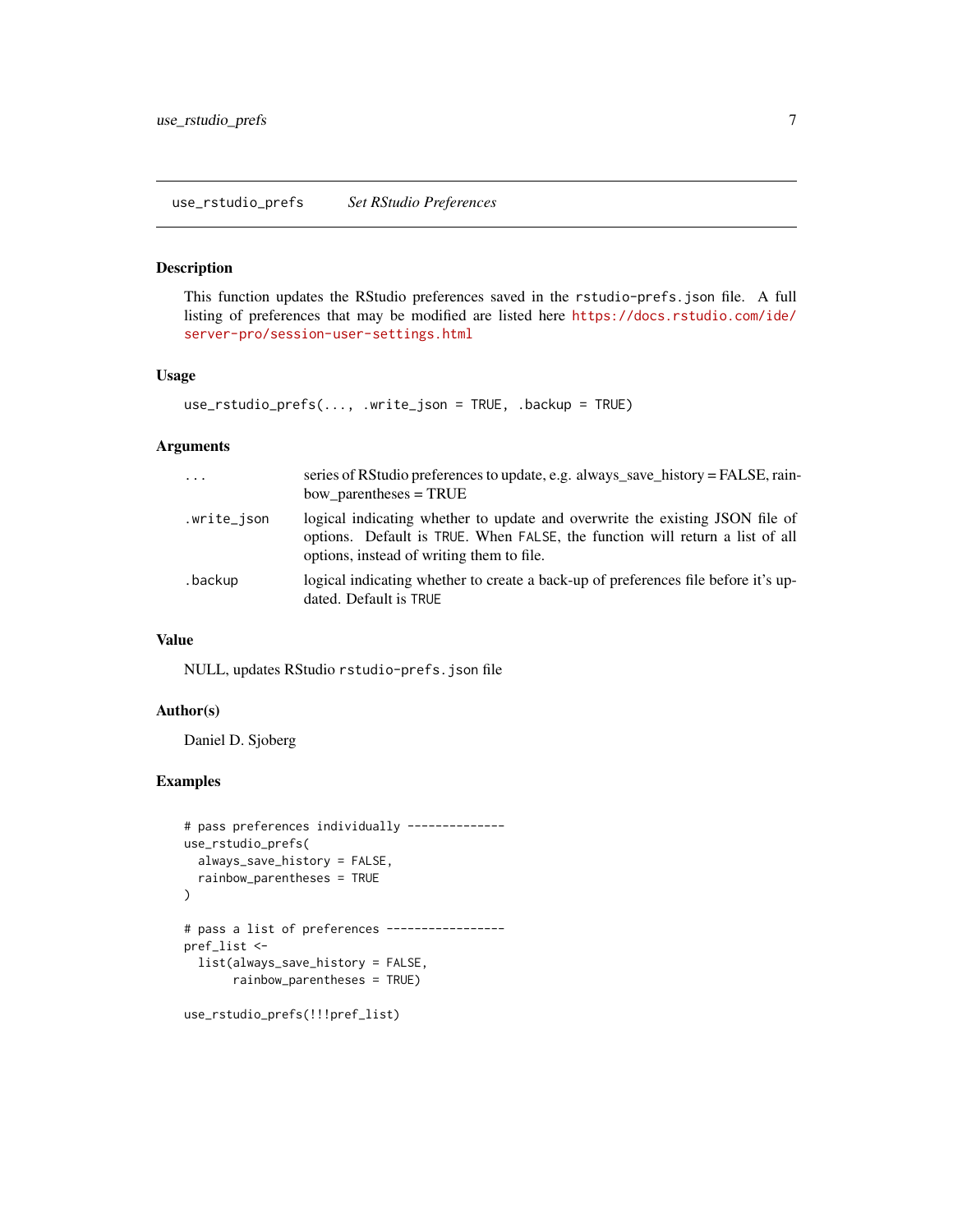<span id="page-7-0"></span>use\_rstudio\_secondary\_repo

*Set RStudio Secondary Repository*

#### Description

This function updates the RStudio preferences saved in the rstudio-prefs.json file to include the secondary repositories passed my the user. If a new name for an existing repository is passed by the user, the name will be updated in the JSON file.

#### Usage

```
use_rstudio_secondary_repo(..., .write_json = TRUE, .backup = TRUE)
```
#### Arguments

| $\cdot \cdot \cdot$ | series of named secondary repositories, e.g. ropensci = "https://ropensci.r-universe.dev"                                                                                                                 |
|---------------------|-----------------------------------------------------------------------------------------------------------------------------------------------------------------------------------------------------------|
| .write_json         | logical indicating whether to update and overwrite the existing JSON file of<br>options. Default is TRUE. When FALSE, the function will return a list of all<br>options, instead of writing them to file. |
| .backup             | logical indicating whether to create a back-up of preferences file before it's up-<br>dated. Default is TRUE                                                                                              |

#### Details

A note for users outside of the USA. If the country in .\$cran\_mirror\$country has not been previously recorded in the JSON preferences file (typically, auto set by RStudio), the use\_rstudio\_secondary\_repo() function will set "country" = "us".

#### Value

NULL, updates RStudio rstudio-prefs.json file

#### Author(s)

Daniel D. Sjoberg

```
use_rstudio_secondary_repo(
  ropensci = "https://ropensci.r-universe.dev",
  ddsjoberg = "https://ddsjoberg.r-universe.dev"
\mathcal{L}
```